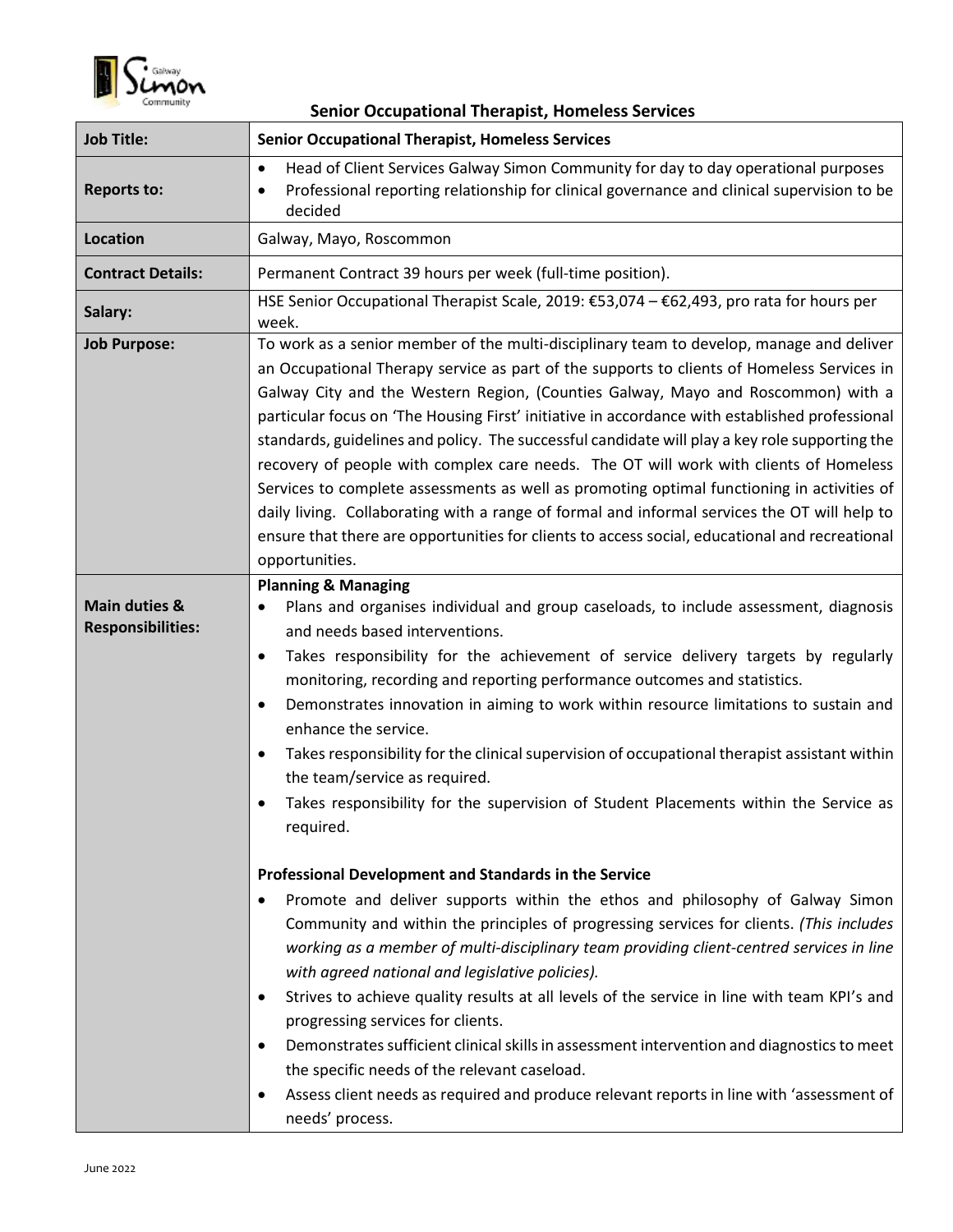| Contributes to the ongoing development and implementation of Galway Simon<br>٠<br>Community's quality assurance initiatives in line with the NQSF framework for homeless<br>services.                                                                                                                                                                         |
|---------------------------------------------------------------------------------------------------------------------------------------------------------------------------------------------------------------------------------------------------------------------------------------------------------------------------------------------------------------|
| Collaborates skilfully with clients and other stakeholders while working in partnership<br>$\bullet$<br>with the client to identify and agree goals and interventions required to support positive<br>outcomes for them.                                                                                                                                      |
| Is adequately aware of policy, legislative and professional requirements to ensure<br>$\bullet$<br>appropriate standards in their area of responsibility.                                                                                                                                                                                                     |
| Ensures that all records and technical data are up to date and available when required.<br>$\bullet$<br>Takes initiatives to move the service forward and show willingness to try out new ideas<br>$\bullet$<br>that add value to service delivery.                                                                                                           |
| Ensures strict compliance with health and safety standards and adheres to operational<br>$\bullet$<br>guidelines ensuring equipment is checked and working correctly in accordance with<br>safety standards.                                                                                                                                                  |
| Ensures that professional standards are adhered to for the relevant discipline.<br>$\bullet$<br>Supports student placements in line with their professional responsibility under CORU.<br>$\bullet$<br>Monitor and keep up-to-date with developments in occupational therapy including<br>٠<br>attending training courses and participating in research.      |
| <b>Building and Maintaining Working Relationships</b>                                                                                                                                                                                                                                                                                                         |
| Forms strong positive working relationships across all areas of the service, within the<br>٠<br>multidisciplinary team, with clients and with external stakeholders.<br>Demonstrates a supportive and reciprocating work style including strong empathy with<br>٠                                                                                             |
| clients.                                                                                                                                                                                                                                                                                                                                                      |
| Advocates and communicates effectively on behalf of clients.<br>٠                                                                                                                                                                                                                                                                                             |
| <b>Team Working</b>                                                                                                                                                                                                                                                                                                                                           |
| Attend and participate in relevant meetings to input into client support plans.<br>Works in collaboration with the other members of the multi-disciplinary team in the<br>planning and delivery of services for clients.                                                                                                                                      |
| <b>Research &amp; Evaluation</b>                                                                                                                                                                                                                                                                                                                              |
| Participate in evaluation of all occupational therapy activities within the position and<br>provide such information as required by the HSE Western Region; Housing First Co-<br>ordinator as well as Housing First Strategic Management Team.<br>Conduct, encourage and support service related research and provide research advice<br>٠<br>as appropriate. |
| <b>Education &amp; Training</b>                                                                                                                                                                                                                                                                                                                               |
| Provide advice, consultation and training to staff working with the client group across a<br>٠<br>range of agencies and settings, where appropriate.                                                                                                                                                                                                          |
| Be informed of advances in professional knowledge and practice.<br>٠<br>Be informed of developments in national policies, strategies and legislation and<br>٠<br>perceived impact on practice.                                                                                                                                                                |